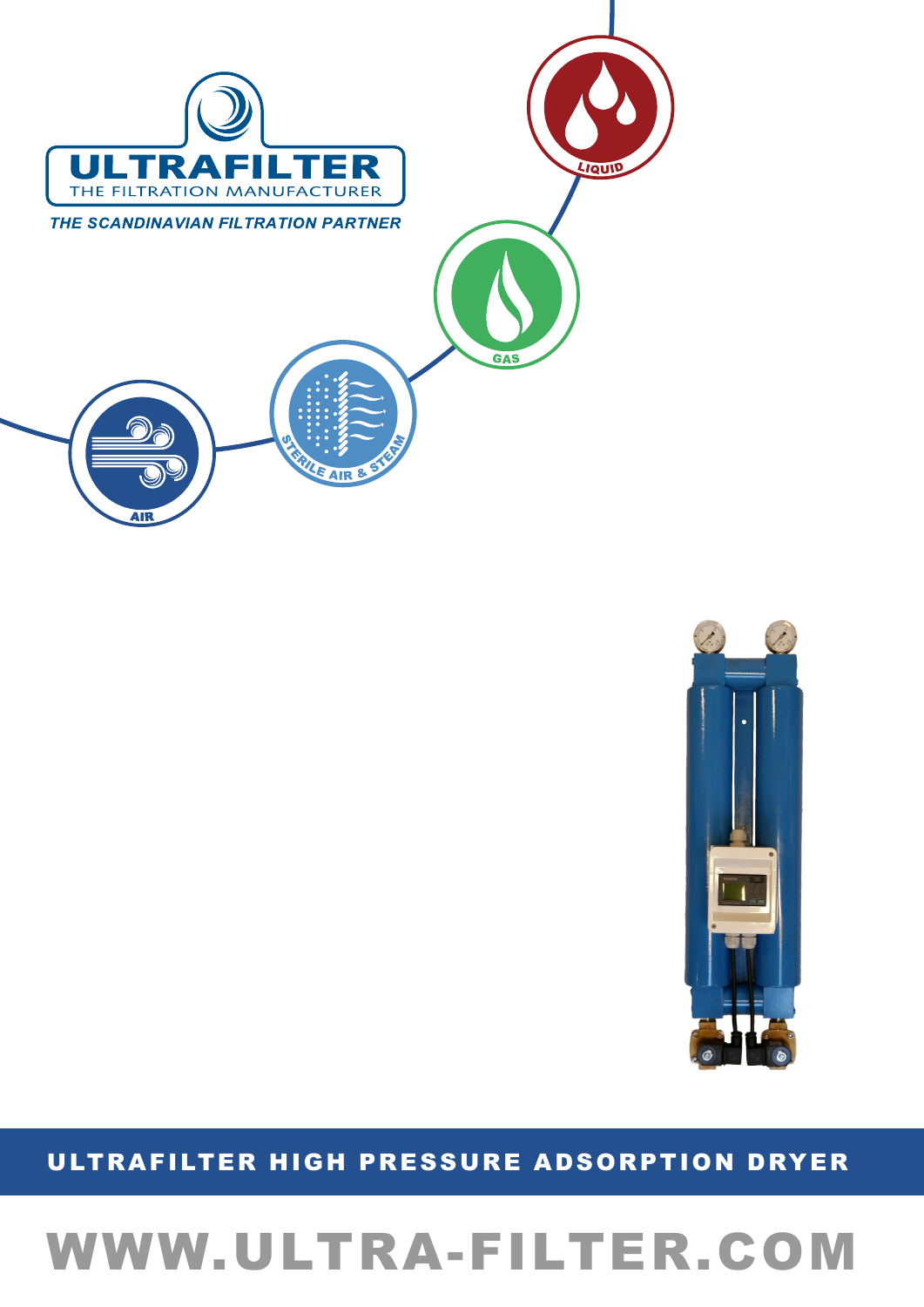# Technical Data We offer 6 different heatless adsorption dryers for compressed air up to 40 bar. For these dryers we recommend our HD high pressure filter housings as pre and after filter. HIGH PRESSURE AIR DRYER 40 BAR H F 50 A E C B G **16** or 40 bar  $\boxed{2}$  14,4 - 78,6 m<sup>3</sup>/h Dewpoint: -20°C up to -60°C  $\sqrt{2}$  230 V, 50 or 60Hz  $\sqrt{\mathbb{C}^c}$  Max. 50°C EM AIR



| <b>Model</b> | <b>Flow</b><br>$m^3/h$ | <b>Connection</b><br>in/out | Dimensions (mm) |     |     |     |      |    |     |
|--------------|------------------------|-----------------------------|-----------------|-----|-----|-----|------|----|-----|
|              |                        |                             | A               | B   | C   | D   | E    | F  | G   |
| <b>EM 10</b> | 14,4                   | $\frac{3}{8}$ "             | 190             | 135 | 95  | 200 | 428  | 40 | 235 |
| <b>EM 15</b> | 18,0                   | $\frac{3}{8}$ "             | 190             | 135 | 305 | 200 | 578  | 40 | 175 |
| <b>EM 25</b> | 23,4                   | $\frac{3}{8}$ "             | 190             | 135 | 305 | 200 | 778  | 40 | 375 |
| <b>EM 40</b> | 35,4                   | $\frac{3}{8}$ "             | 203             | 155 | 305 | 200 | 778  | 50 | 375 |
| <b>EM 60</b> | 58,8                   | $\frac{3}{4}$               | 292             | 165 | 328 | 260 | 873  | 65 | 385 |
| <b>EM 90</b> | 78,6                   | $\frac{3}{4}$               | 310             | 177 | 320 | 260 | 1000 | 70 | 520 |

Based on specific operation conditions. For accurate dimensioning contact Ultrafilter.